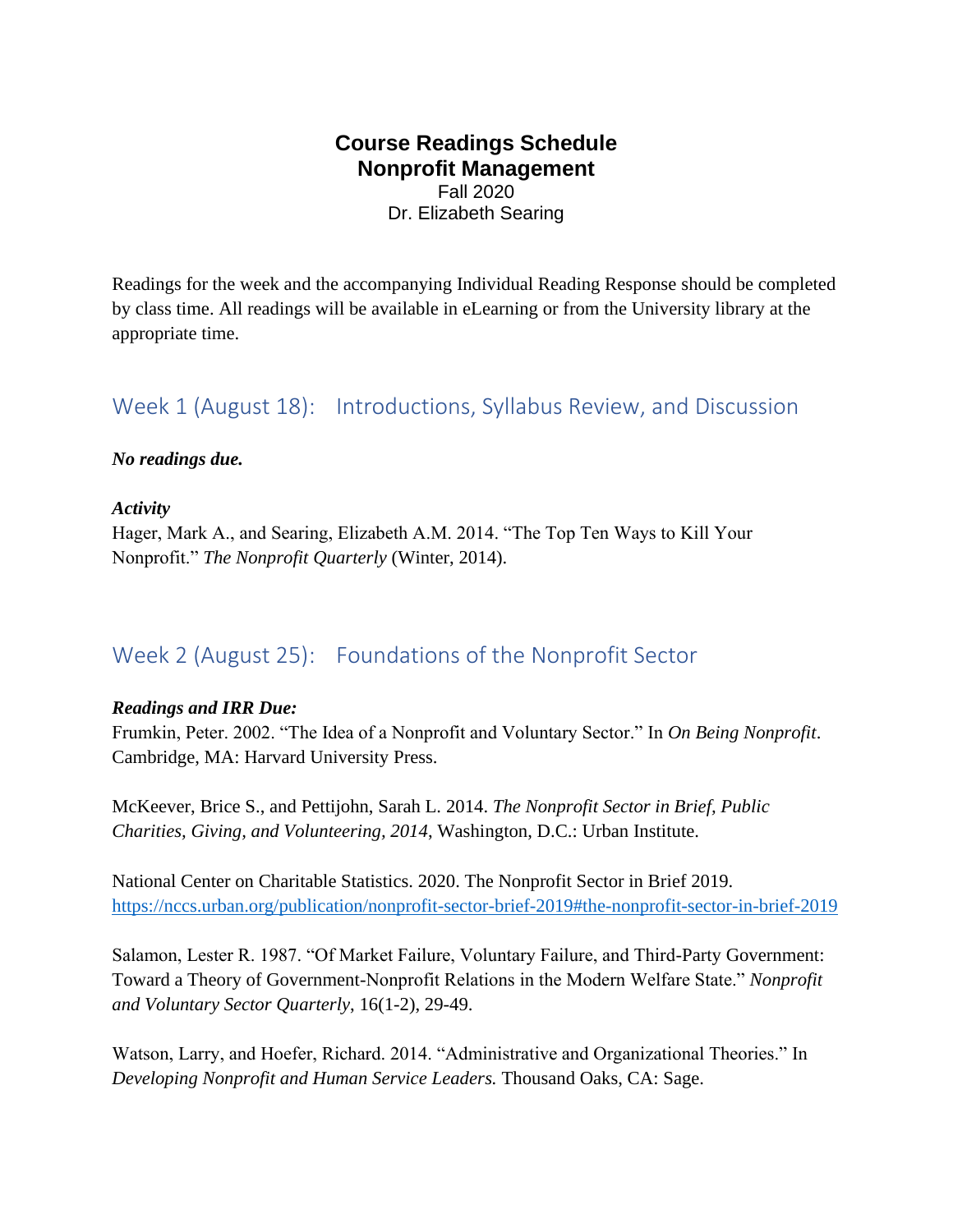### Week 3 (Sept. 1): The Social Sector Across the World

### *Readings and IRR Due:*

Casey, John. 2016. "Comparing Nonprofit Sectors Around the World: What do we know and how do we know it? *The Journal of Nonprofit Education and Leadership, 6*(3), 187-223.

Child, Curtis. 2014. "Sector Choice: How Fair Trade Entrepreneurs Choose Between Nonprofit and For-Profit Forms." *Nonprofit and Voluntary Sector Quarterly*, 1-20.

Salamon, Lester M., Sokolowski, S. Wojciech, Haddock, Mega A., and Tice, Helen S. 2013. "The State of Global Civil Society and Volunteering." Comparative Nonprofit Sector Working Paper no. 49.

### Week 4 (Sept. 8): Nonprofit Manager as Leader

### *Readings and IRR Due:*

Bowman, Woods. 2012. "Nonprofit Accountability and Ethics: Rotting from the Head Down." *Nonprofit Quarterly, Oct. 26<sup>th</sup>.* 

Jaskyte, Kristina. 2004. "Transformational leadership, organizational culture, and innovativeness in nonprofit organizations." *Nonprofit Management and Leadership*, 15(2), 153-168.

Striebing, Clemens. 2017. "Professionalization and Voluntary Transparency Practices in Nonprofit Organizations." *Nonprofit Management and Leadership*, *28*(1), 65-83.

Tierney, Thomas. 2006. *The Nonprofit Sector's Leadership Deficit*. Washington, DC: The Bridgespan Group.

# Week 5 (Sept 15): Nonprofit Manager as Governor

#### *Readings and IRR Due:*

Buse, Kathleen, Bernstein, Ruth Sessler, and Bilimoria, Diana. 2016. "The influence of board diversity, board diversity policies and practices, and board inclusion behaviors on nonprofit governance practices." *Journal of Business Ethics* 133(1), 179-191.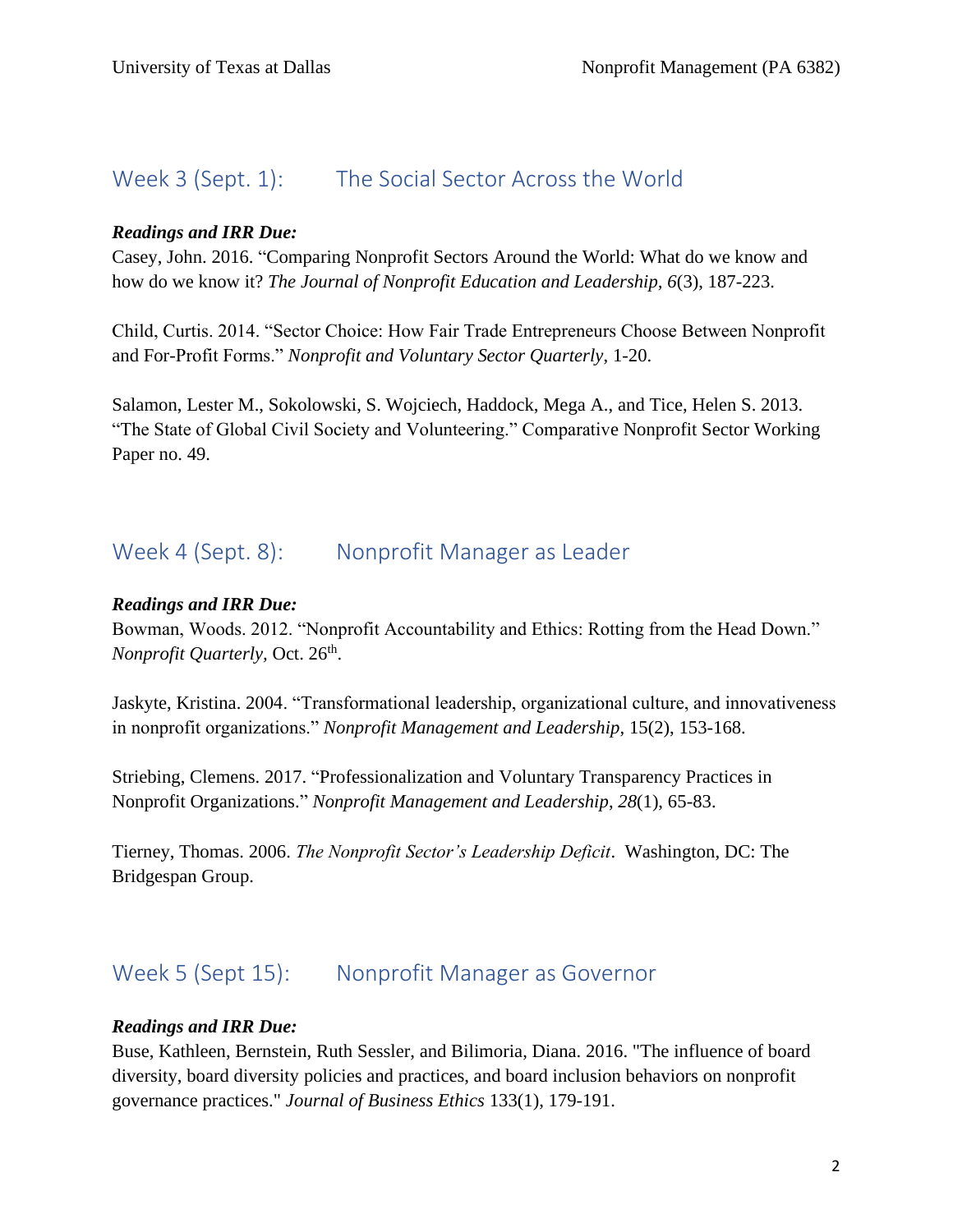Fletcher, Kathleen. "Effective Boards: How Executive Directors Define and Develop Them," *Nonprofit Management and Leadership* 2 (Spring, 1992), 283-293.

Kearns, Kevin P. "Effective Nonprofit Board Members as Seen by Executives and Board Chairs," *Nonprofit Management and Leadership* 5 (Summer 1995), 337-358.

*Texas Deep Dive:*

Nonprofit FAQs page for the Texas Secretary of State: <https://www.sos.state.tx.us/corp/nonprofitfaqs.shtml>

Board Roles and Responsibilities from the Texas Commission on the Arts: [https://www.arts.texas.gov/resources/tools-for-results/nonprofit-basics/board-of-directors/board](https://www.arts.texas.gov/resources/tools-for-results/nonprofit-basics/board-of-directors/board-roles-and-responsibilities/)[roles-and-responsibilities/](https://www.arts.texas.gov/resources/tools-for-results/nonprofit-basics/board-of-directors/board-roles-and-responsibilities/)

# Week 6 (Sept. 22): Nonprofit Manager as Advocate

### *Readings and IRR Due:*

Casey, John, and Mehrotra, Apurva. 2011. *Background Paper: Understanding Nonprofit Advocacy.* Center for Nonprofit Strategy and Management. New York City: Baruch College. ONLY READ PAGES 8-22.

Dodge, Jennifer. 2010. "Tensions in deliberative practice: a view from civil society." Critical Policy Studies, 4(4), 384-404.

Fyall, Rachel, and McGuire, Michael. 2014. "Advocating for Policy Change in Nonprofit Coalitions." Nonprofit and Voluntary Sector Quarterly, December.

Prentice, Christopher R., and Brudney, Jeffrey. 2017. "Nonprofit lobbying strategy: Challenging or championing the conventional wisdom?" *VOLUNTAS: International Journal of Voluntary and Nonprofit Organizations,* 28(3), 935-957.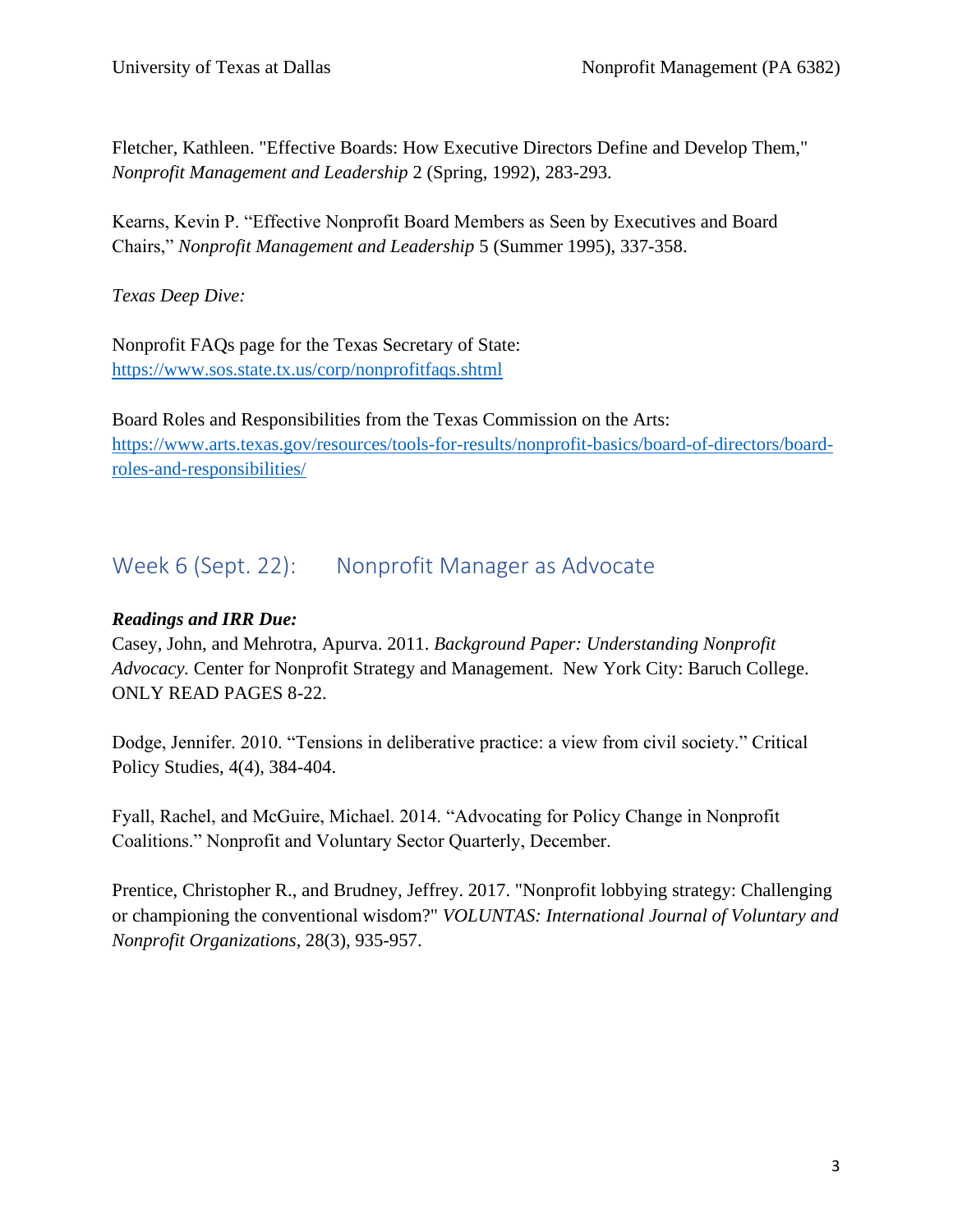# Week 7 (Sept. 29): Nonprofit Manager as Government Citizen and **Contractor**

### *Readings and IRR Due:*

Boris, Elizabeth T., et al. 2010. *Human Service Nonprofits and Government Collaboration, Findings from the 2010 National Survey of Nonprofit Government Contracting and Grants.*  Washington, D.C.: Urban Institute.

Chand, Daniel E., Calderon, M. Apolonia, Hawes. Daniel P., and O'Keeffe, Lauren O. 2020. "Serving Immigrant Communities: Effectiveness of Nonprofit Legal Aid Organizations in an Age of Heightened Enforcement." *VOLUNTAS: International Journal of Voluntary and Nonprofit Organizations*, 1-13.

Guo, Chao. 2007. "When Government Becomes the Principal Philanthropist: The Effects of Public Funding on Patterns of Nonprofit Governance." *Public Administration Review* (May-June), 458-473.

Saidel, Judith R., and Harlan, Sharon L. "Contracting and Patterns of Nonprofit Governance," *Nonprofit Management and Leadership* 8 (Spring 1998), 243-260

### Week 8 (Oct. 6): Nonprofit Manager as Public Relations Expert

### *Readings and IRR Due:*

Bandyopadhyay, Chinmoy, and Ray, Subhasis. 2019. "Responsible marketing: can social enterprises show the way?." *Journal of Nonprofit & Public Sector Marketing,* 31(2), 164-183.

Gibelman, M. & Gelman, S.R. 2001. "Very Public Scandals: Nongovernmental Organizations in Trouble." *VOLUNTAS: International Journal of Voluntary and Nonprofit Organizations,* 12(49). doi:10.1023/A:1011242911726

Lovejoy, Kristin, Waters, Richard D., and Saxton, Gregory R. 2012. "Engaging stakeholders through Twitter: How nonprofit organizations are getting more out of 140 characters or less." *Public Relations Review*, 38(2), 313-318.

Young, Jimmy. 2017. "Facebook, Twitter, and Blogs: The Adoption and Utilization of Social Media in Nonprofit Human Service Organizations." *Human Service Organizations: Management, Leadership & Governance,* 41(1), 44-57.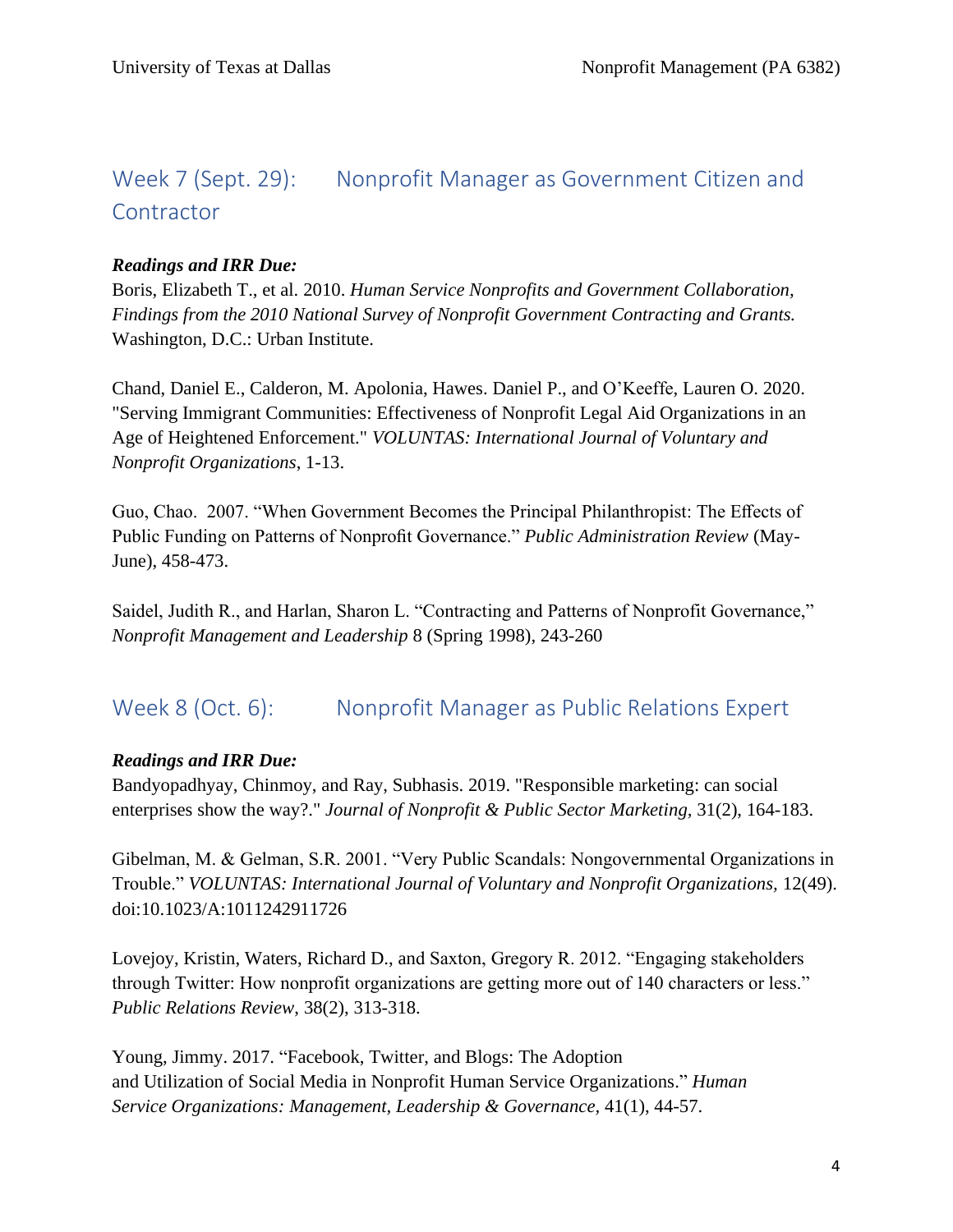### Week 9 (Oct. 13): Nonprofit Manager as Human Resources Director

### *Readings and IRR Due:*

Nesbit, Rebecca, Christensen, Robert, and Brudney, Jeffrey. 2018. "The limits and possibilities of volunteering: A framework for explaining the scope of volunteer involvement in public and nonprofit organizations." *Public Administration Review,* 78(4), 502-513.

Light, Paul C. 2002. "The Content of their Character: The State of the Nonprofit Workforce," *The Nonprofit Quarterly* (Fall), 6-16.

Soni, Vidu. 2000. "A Twenty-First Century Reception for Diversity in the Public Sector: A Case Study." *Public Administration Review,* 60(5), 395-408.

Speckbacher, Gerhard. 2013. "The use of incentives in nonprofit organizations." *Nonprofit and Voluntary Sector Quarterly,* 42(5), 1006-1025.

### Week 10 (Oct. 20): Nonprofit Manager as Resource Developer

#### *Readings and IRR Due:*

Bhati, Abhishek, and Hansen, Ruth. "A Literature Review of Experimental Studies in Fundraising." *Journal of Behavioral Public Administration, 3*(1) 1-19.

Dees, J. Gregory. 1998. "Enterprising Nonprofits," *Harvard Business Review* (January-February, 1998), 55-67.

Searing, Elizabeth A.M., and Young, Dennis. 2020. "Feeding the Zoo." In *The Social Enterprise Zoo*. Cheltenham: Edward Elgar.

Stone, Melissa M., Hager, Mark A., and Griffin, Jennifer J. 2001. "Organizational characteristics and funding environments: A study of a population of United Way–affiliated nonprofits." *Public Administration Review*, 61(3), 276-289.

Teasdale, et al. 2013. "Oil and Water Rarely Mix: Exploring the Relative Stability of Nonprofit Revenue Mixes Over Time." *Social Enterprise Journal* (4) 1, 69-87.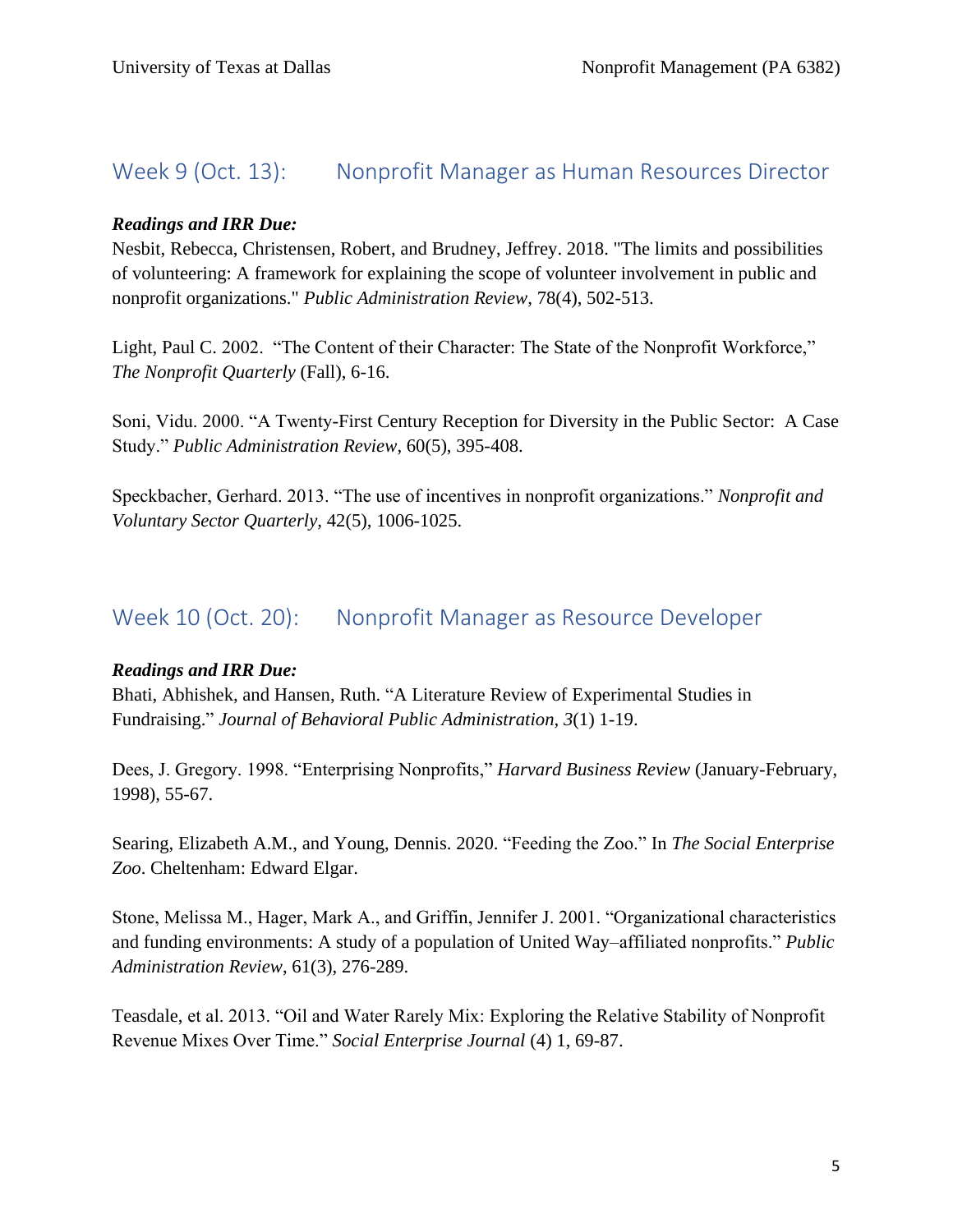# Week 11 (Oct. 27): Nonprofit Manager as Financial Guru

### *Readings and IRR Due:*

Bowman, Woods. 2011. "Financial capacity and sustainability of ordinary nonprofits." *Nonprofit Management and Leadership,* 22(1), 37-51.

Lecy, Jesse D., and Searing, Elizabeth A.M. 2014. "Anatomy of the Nonprofit Starvation Cycle: An Analysis of Falling Overhead Ratios in the Nonprofit Sector." *Nonprofit and Voluntary Sector Quarterly*. doi: 10.1177/0899764014527175.

Searing, Elizabeth. 2018. "Determinants of the recovery of financially distressed nonprofits." *Nonprofit Management and Leadership*, 28(3), 313-328.

Young, Dennis R. 2007. "Toward a normative theory of nonprofit finance." In D. R. Young (Ed.), *Financing nonprofits: Putting theory into practice* (pp. 339-372). Lanham, MD: AltaMira Press. .

# Week 12 (Nov. 3): Nonprofit Manager as Program Evaluator

### *Readings and IRR Due:*

Kaplan, Robert S. 2001. "Strategic Performance Measurement and Management in Nonprofit Organizations, *Nonprofit Management and Leadership* 11,3 (Spring), 353-370.

Kim, Mirae, Charles, Cleopatra, and Pettijohn, Sarah. 2019. "Challenges in the use of performance data in management: Results of a national survey of human service nonprofit organizations." *Public Performance & Management Review,* 42(5), 1085-1111.

Thomas, John C. 2016. "Outcome Assessment and Program Evaluation." In *Jossey-Bass Handbook*, 444-474.

Wheatley, Margaret and Kellner-Rogers, Myron. 1998. "What Do We Measure and Why?" *the New England Nonprofit Quarterly* (Fall/Winter), 6-9.

# Week 13 (Nov. 10): Nonprofit Manager as Strategist

### *Readings and IRR Due:*

Brown, William A. 2016. "Teaching Strategic Management to Nonprofit Students." *Journal of Nonprofit Education and Leadership*, 6(3), 273–286.